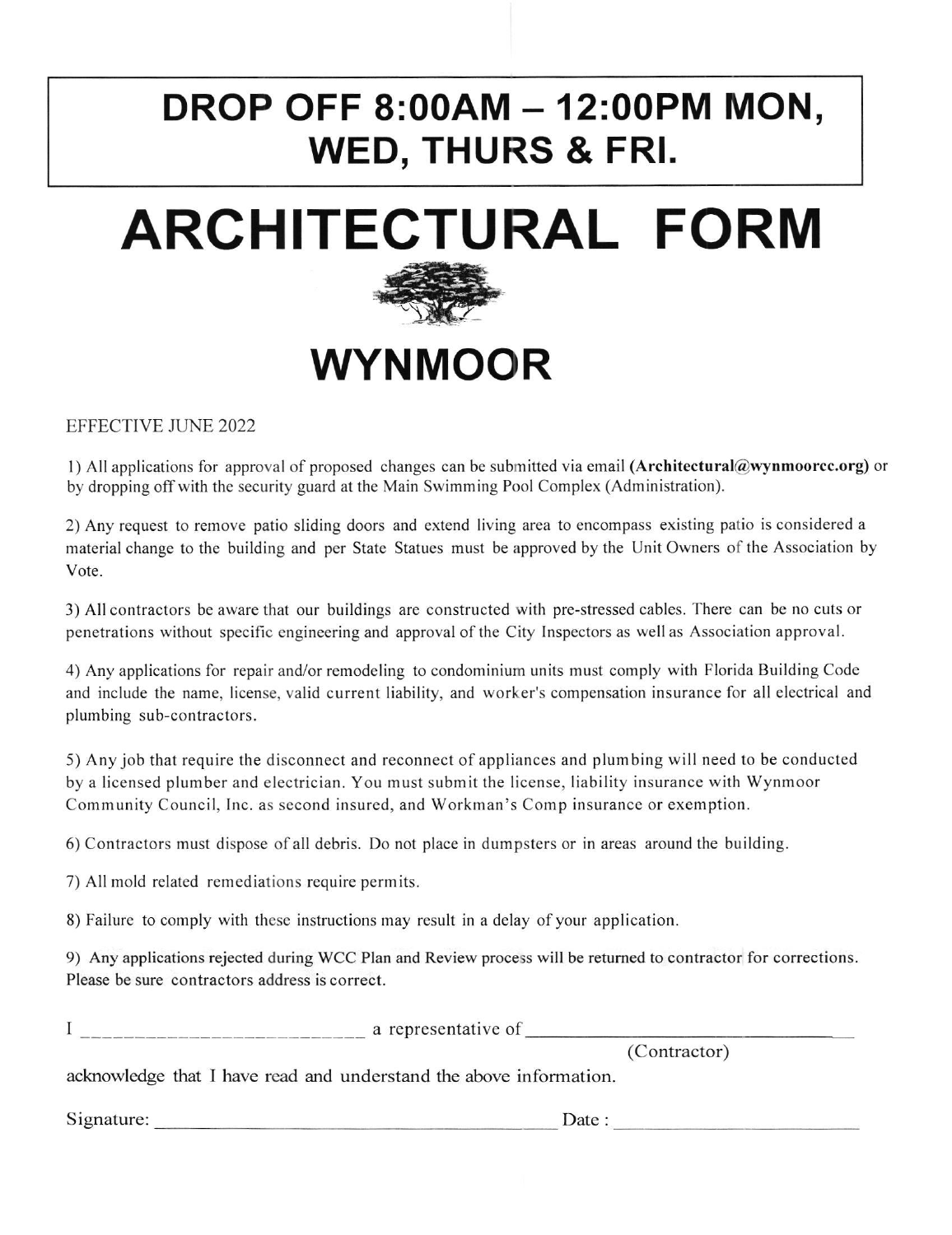## **Wynmoor Community Council Architectural Committee**

 $3/4/21$ 

### MEMO:

| To:        | <b>Wynmoor Unit Owner Contractors</b>                                                                                       |
|------------|-----------------------------------------------------------------------------------------------------------------------------|
| From:      | The Wynmoor Architectural Committee                                                                                         |
| Re:        | Contracts involving Impact window systems for the first thru fourth floor<br>exterior balconies for the Wynmoor Communities |
| Copies to: | Mike Salimbene, Director of Building Maintenance<br>Fred Michael, Director, Association Affairs                             |

Please be advised that Wynmoor's Engineering consultant has confirmed that the weight of an impact window system may exceed the design limits of the precast floor slabs, including that of the 2nd Floor(1st floor ceiling).

Therefore, all new impact window systems on first floor patios from now on ALSO must follow the performance guidelines for all floor levels, indicated on the attached 3/2/21 update to the 12/6/19 James D. Bushouse, PE letter, or equivalent.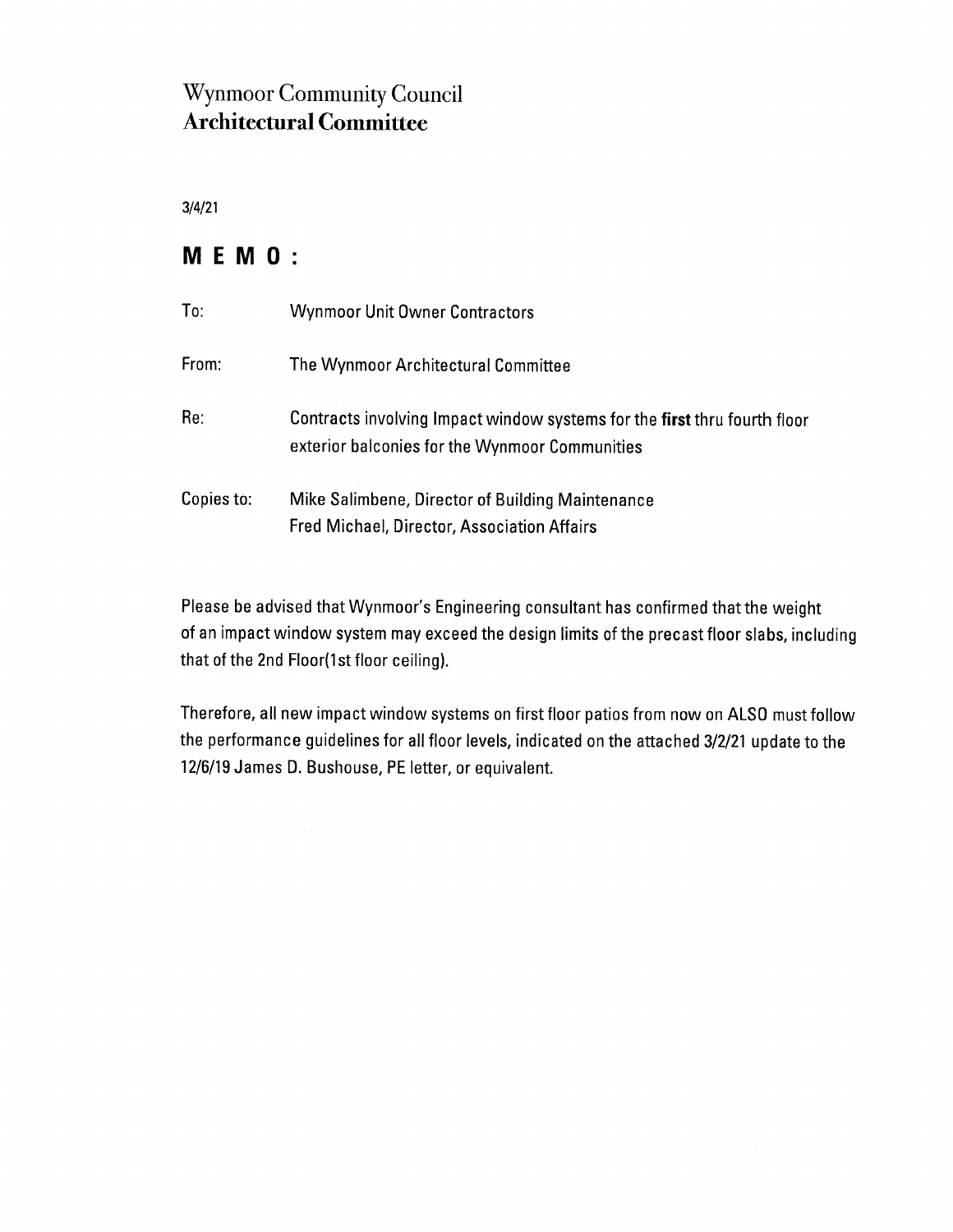## James D. Bushouse, PE **Consulting Engineers**

December 6, 2019

Mike Salimbene Director of Maintenance Wynmoor Community Council 2395 Wynmoor Road N. Coconut Creek, Fl. 33066

Re: Impact window systems for the first thru fourth floor exterior balconies for the Wynmoor Communities

Dear Mike,

Per our conversations and meeting with the Architectural Review Committee, the exterior balconies were originally designed for a screen enclosure or acrylic window systems. An impact window system will significantly increase the loading at the outside edge of the precast floor panels, for which they were not designed to accept. To help disperse the increased weight of the window systems, I would suggest the following:

- 1. Install a new minimum 2" x 4" x 0.125 continuous aluminum tube at the top and bottom of the opening set in a continuous bed of mastic or butyl tape.
- 2. Install a 2" x 4" x 0.125 aluminum tube column at each end of the patio opening attached to the adjacent wall systems and the top and bottom tubes with clip angles.
- 3. The balcony opening should be separated vertically into a minimum of 3 spaces with a maximum width of opening not to exceed approximately 6', with 2" x 4" x 0.125 minimum aluminum tube columns attached tightly to the top and bottom continuous tubes with clip angles.
- 4. Install solid wall or glass panels for the bottom 3' of each opening for fall protection or provide a railing system for fall protection.
- 5. The frame work should be set a minimum of 2" back from the edge of the opening to allow for a continuous bead of polyurethane caulking between the tube and the concrete and to keep the edge distance for the

3300 NE 10th Terrace #24, Pompano Beach, FI 33064 Phone: (954) 956-2203 Fax: (954) 956-2204 P.O. Box 1237, Arcadia, Florida 34265 Phone: (863) 491-8242 Fax: (863) 491-8243 jim@jamesbushouseinc.com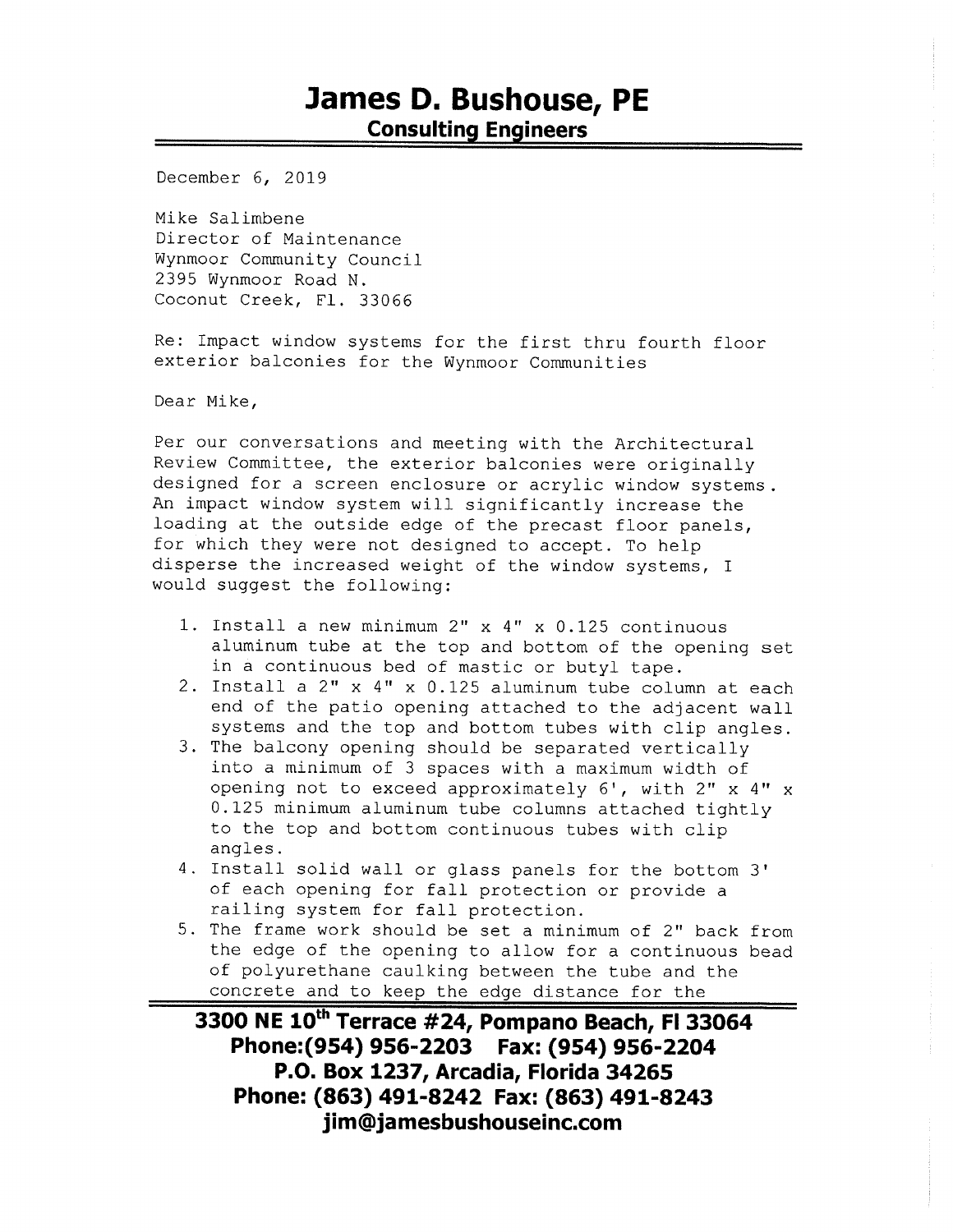fasteners for the tubes and columns greater than 3" from the edge of the balcony.

All connections for the new framing system should be designed for wind loads for a 170 mph, Exposure C, 3 second gust wind loading as determined by ASCE 7. The attachment to the precast panels should be done with concrete screws with a maximum penetration of 1 1/2". I would recommend the windows be fabricated with a flange to fit on the outside of the frame work for the balcony with the attachment thru the window jambs to the frame work per the separate product approvals for the windows.

If you have any questions, please contact me at the below addresses.

Sinderely,  $3/3/2/$ 

F20311<br>Revised 3/3/21 to include the first flooting

3300 NE 10<sup>th</sup> Terrace #24, Pompano Beach, FI 33064 Phone: (954) 956-2203 Fax: (954) 956-2204 P.O. Box 1237, Arcadia, Florida 34265 Phone: (863) 491-8242 Fax: (863) 491-8243 jim@jamesbushouseinc.com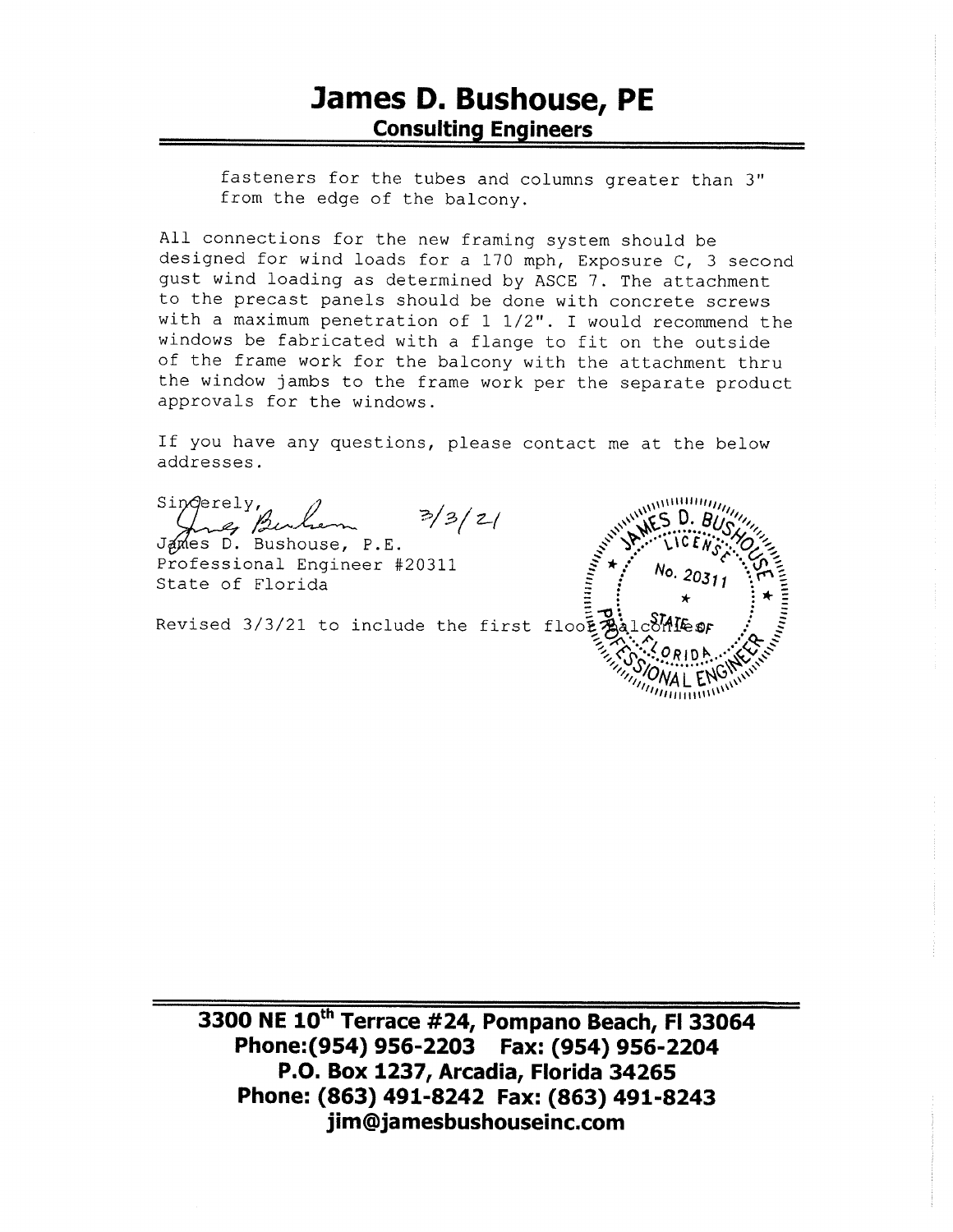# **Wynmoor Community Council - Architectural Committee**

#### **Subject: Sound Transmission Code Compliance**

**HISTORY:** When the Wynmoor Community was built, the buildings were erected using five  $(5)$  inch thick prestressed concrete with no ceiling assembly below.

**CURRENTLY:** The Florida Building Code Part 1207 has the following minimum standard for the alteration and use of every building or structure:

#### 1207.2 Air-borne sound.

Walls, partitions and floor/ceiling assemblies separating dwelling units and sleeping units from each other or from public or service areas shall have a sound transmission class of not less than 50, or not less than 45 if field tested, for air-borne noise when tested in accordance with ASTM E90. Penetrations or openings in construction, etc.

#### 1207.3 Structure-borne sound

Floor/ceiling assemblies between dwelling units and sleeping units or between a dwelling unit or sleeping unit and a public or service area within the structure shall have an impact insulation class rating of not less than 50, or not less than 45 if field tested, when tested in accordance with ASTM E492.

Accordingly, all applications for new flooring shall Indicate a floor underlayment material having a Sound Transmission Class (STC) (FBC 1207.2 Air-borne sound) and an Impact Insulation Class (IIC) (FBC 1207.3 Structure-borne sound) of not less than 50, based on a five (5") inch concrete deck with no ceiling assembly.

Because no current testing is available for 5" thick slabs like Wynmoor's, we refer to the current ratings for 6" slabs without attached ceilings. Based on our research and the advice of other licensed building professionals, like ourselves, the following flooring assemblies can be considered compliant with these standards:

For wood or vinyl laminate flooring: Use of a 3mm underlayment, or equivalent, with STC (Sound Transmission Class) of 68 & IIC (Impact Installation Class) of 68 or higher\*.

**For LVT/WPC/SPC flooring:** (Luxury Vinyl Tile/Wood Plastic Composite/Stone Plastic Composite) Rigid Core waterproof flooring with pad attached (no cork), or equivalent, requires STC/IIC of 68 or higher\* If additional underlayment is required: Use Sound Block 1.5 mm or Eternity 1.5 mm, or equivalent.

For ceramic or porcelain tile flooring: Use of Use Protecto Whisper Mat CS or Proflex MSC 90, or equivalent, with STC/IIC 65 or higher\* (cork is no longer an option)

\* As tested on a 6" concrete slab "with no ceiling assembly."

#### Manufacturers specifications and/or samples submitted with flooring applications shall demonstrate compliance with the minimum Florida State Building Code standards indicated above.

Revised 8/10/21